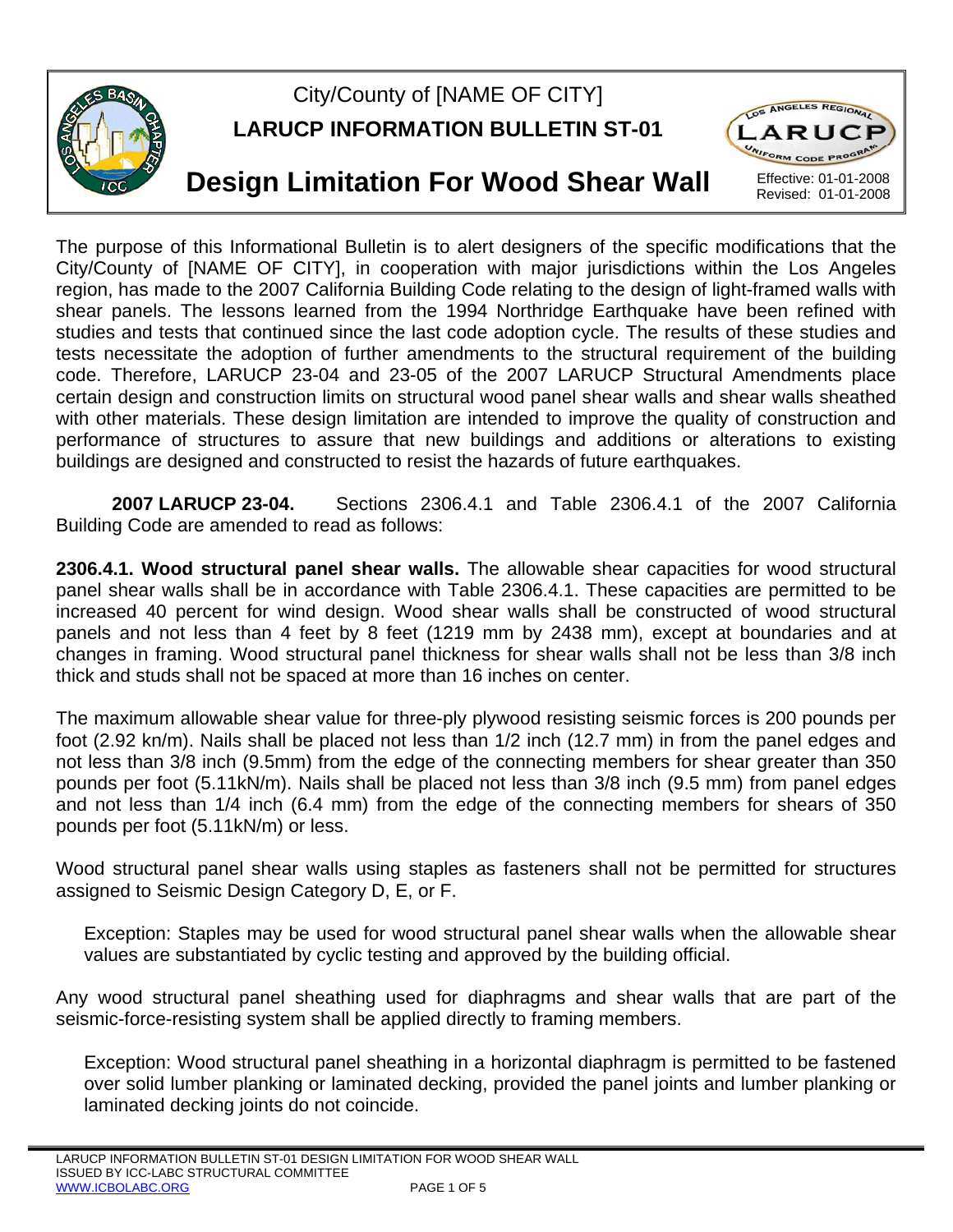Delete Table 2306.4.1 of the 2007 California Building Code and replace with the following:

*See page 3 of this Information Bulletin for new Table 2306.4.1.* 

**2007 LARUCP 23-05.** Section 2306.4.5 and Table 2306.4.5 of the 2007 California Building Code is amended to read as follows:

**2306.4.5 Shear walls sheathed with other materials.** Shear wall capacities for walls sheathed with lath, plaster or gypsum board shall be in accordance with Table 2306.4.5. Shear walls sheathed with lath, plaster or gypsum board shall be constructed in accordance with Chapter 25 and Section 2306.4.5.1. Walls resisting seismic loads shall be subject to the limitations in Section 12.2.1 of ASCE 7. The allowable shear values shown in Table 2306.4.5 for material in Category 1 is limited to 90 pound per foot (1.31 kN/m); materials in Category 2 thru 4 are limited to 30 pound per foot (438 N/m). Shear walls sheathed with lath, plaster or gypsum board shall not be used below the top level in a multi-level building.

Shear walls sheathed with other materials using staples as fasteners shall not be permitted for structures assigned to Seismic Design Category D, E, or F.

Exception: Staples may be used for shear walls sheathed with other materials when the allowable shear values are substantiated by cyclic testing and approved by the building official.

Delete Table 2306.4.5 of the 2007 California Building Code and replace with the following:

*See page 4 of this Information Bulletin for new Table 2306.4.5.* 

**NOTE: Pursuant to Section 2305.3.1, shear wall sheathing other than wood structural panels shall not be permitted in Seismic Design Category E or F.**

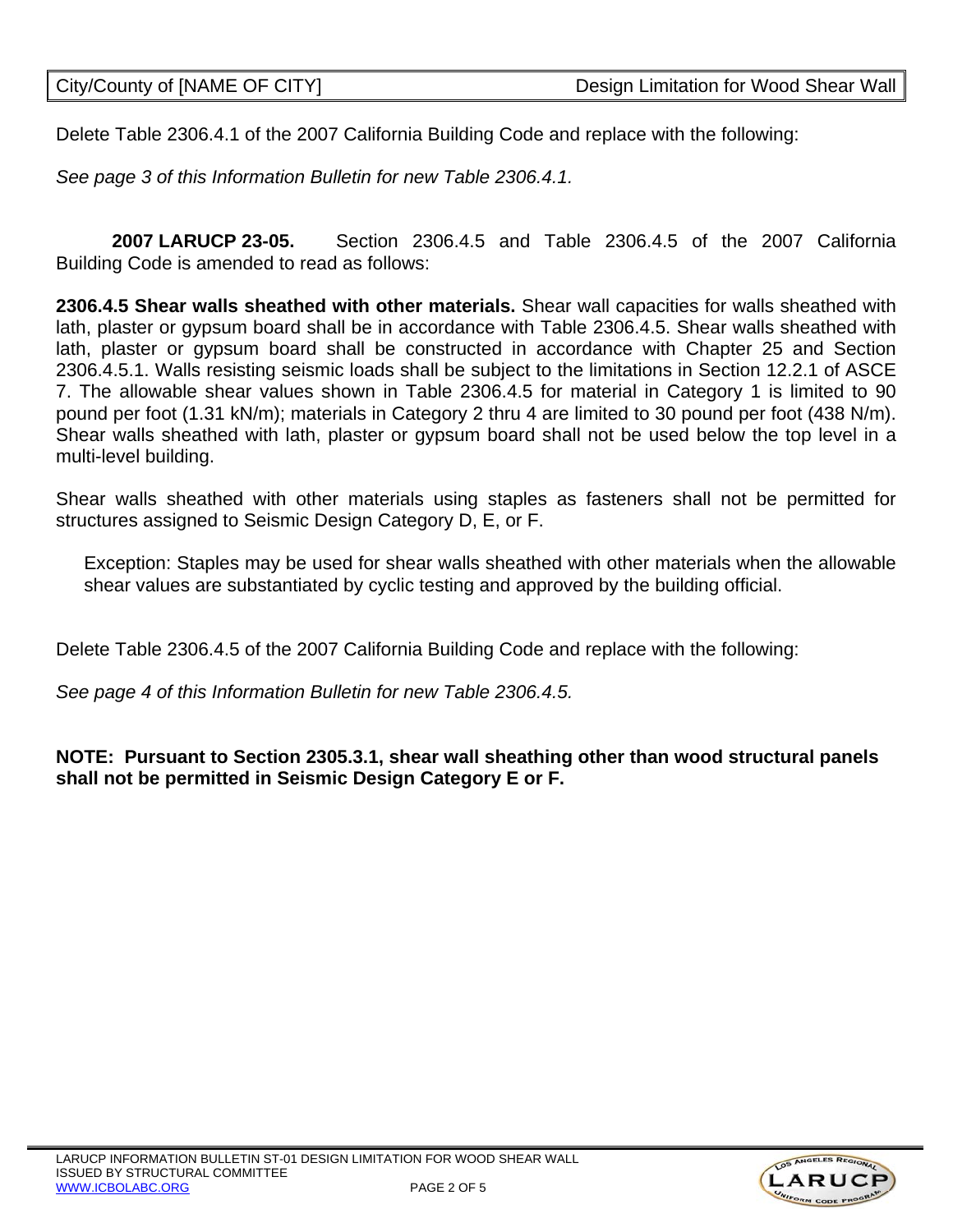#### **TABLE 2306.4.1 ALLOWABLE SHEAR (POUNDS PER FOOT) FOR WOOD STRUCTURAL PANEL SHEAR WALLS WITH FRAMING OF DOUGLAS FIR-LARCH OR SOUTHERN PINEa FOR WIND OR SEISMIC LOADINGb, h, I, j, l,** *m, n*

|                                                                        | <b>MINIMUM</b><br><b>NOMINAL</b><br><b>PANEL</b> | <b>MINIMUM</b><br><b>FASTENER</b><br><b>PENETRATION</b> | ALLOWABLE SHEAR VALUE FOR SEISMIC FORCES<br><b>PANELS APPLIED DIRECTLY TO FRAMING</b> |                                             |     |     |       | ALLOWABLE SHEAR VALUE FOR WIND FORCES<br><b>PANELS APPLIED DIRECTLY TO FRAMING</b> |                                             |               |                  |                  |
|------------------------------------------------------------------------|--------------------------------------------------|---------------------------------------------------------|---------------------------------------------------------------------------------------|---------------------------------------------|-----|-----|-------|------------------------------------------------------------------------------------|---------------------------------------------|---------------|------------------|------------------|
|                                                                        |                                                  |                                                         | <b>NAIL (common) size</b>                                                             | Fastener spacing at panel<br>edges (inches) |     |     |       | <b>NAIL (common) size</b>                                                          | Fastener spacing at panel<br>edges (inches) |               |                  |                  |
| <b>PANEL GRADE</b>                                                     | <b>THICKNESS</b><br>(inch)                       | <b>IN FRAMING</b><br>(inches)                           |                                                                                       | 6                                           | 4   |     | $2^e$ |                                                                                    | 6                                           |               | 3                | $2^e$            |
| Structural I<br>Sheathing                                              | 3/8                                              | $1 - 3/8$                                               | 8d (2½"x0.131" common)                                                                | 200                                         | 200 | 200 | 200   | 8d (21/2"x0.131" common)                                                           | 230 <sup>d</sup>                            | $360^\circ$   | 460 <sup>d</sup> | 610 <sup>d</sup> |
|                                                                        | 7/16                                             | $1 - 3/8$                                               | 8d (2½"x0.131" common)                                                                | 255                                         | 395 | 505 | 670   | 8d (21/2"x0.131" common)                                                           | $255^d$                                     | $395^{\circ}$ | $505^d$          | $670^d$          |
|                                                                        | 15/32                                            | $1 - 3/8$                                               | 8d (2½"x0.131" common)                                                                | 280                                         | 430 | 550 | 730   | 8d (21/2"x0.131" common)                                                           | 280                                         | 430           | 550              | 730              |
|                                                                        |                                                  | $1 - 1/2$                                               | 10d (3"x0.148" common)                                                                | 340                                         | 510 | 665 | 870   | 10d (3"x0.148" common)                                                             | 340                                         | 510           | 665              | 870              |
| Sheathing,<br>plywood siding <sup>9</sup><br>except Group 5<br>Species | 3/8                                              | $1 - 1/4$                                               | 6d (2"x0.113" common)                                                                 | 200                                         | 200 | 200 | 200   | 6d (2"x0.113" common)                                                              | 200                                         | 300           | 390              | 510              |
|                                                                        |                                                  | $1 - 3/8$                                               | 8d (2½"x0.131" common)                                                                | 200                                         | 200 | 200 | 200   | 8d (2½"x0.131" common)                                                             | 220 <sup>d</sup>                            | $320^\circ$   | 410 <sup>d</sup> | 530 <sup>d</sup> |
|                                                                        | 7/16                                             | $1 - 3/8$                                               | 8d (21/2"x0.131" common)                                                              | 240                                         | 350 | 450 | 585   | 8d (21/2"x0.131" common)                                                           | $240^d$                                     | $350^\circ$   | $450^d$          | $585^d$          |
|                                                                        | 15/32                                            | $1 - 3/8$                                               | 8d (21/2"x0.131" common)                                                              | 260                                         | 380 | 490 | 640   | 8d (21/2"x0.131" common)                                                           | 260                                         | 380           | 490              | 640              |
|                                                                        |                                                  | $1 - 1/2$                                               | 10d (3"x0.148" common)                                                                | 310                                         | 460 | 600 | 770   | 10d (3"x0.148" common)                                                             | 310                                         | 460           | 600              | 770              |
|                                                                        | 19/32                                            | $1 - 1/2$                                               | 10d (3"x0.148" common)                                                                | 340                                         | 510 | 665 | 870   | 10d (3"x0.148" common)                                                             | 340                                         | 510           | 665              | 870              |
|                                                                        |                                                  |                                                         | Nail Size (galvanized casing)                                                         |                                             |     |     |       | Nail Size (galvanized casing)                                                      |                                             |               |                  |                  |
|                                                                        | 3/8                                              | $1 - 3/8$                                               | 8d (21/2"x0.113")                                                                     | 160                                         | 200 | 200 | 200   | 8d (21/2"x0.113")                                                                  | 160                                         | 240           | 310              | 410              |

For SI: 1 inch =  $25.4$  mm, 1 foot =  $25.4$  mm, 1 pound per foot =  $14.5939$  N/m.

a. For framing of other species: (1) Find specific gravity for species of lumber in AF&PA NDS. (3) For nails find shear value from table above for nail size for actual grade and multiply value by the following adjustment factor: Specific Gravity Adjustment Factor = [1-(0.5-SG)], where SG = Specific Gravity of the framing lumber. This adjustment factor shall not be greater than 1.

b. Panel edges backed with 2-inch nominal or thicker framing. Install panels either horizontally or vertically. Space fasteners maximum 6 inches on center along intermediate framing members for 3/8 inch and 7/16-inch panels installed on studs spaced 24 inches on center. For other conditions and panel thickness, space fasteners maximum 12 inches on center on intermediate supports.

c. 3/8-inch panel thickness or siding with a span rating of 16 inches on center is the minimum recommended where applied direct to framing as exterior siding.

Allowable shear values are permitted to be increased to values shown for 15/32-inch sheathing with same nailing provided (a) studs are spaced a maximum of 16 inches on center, or (b) panels are applied with long dimension across studs.

e. Framing at adjoining panel edges shall be 3 inches nominal or thicker, and nails shall be staggered where nails are spaced 2 inches on center.

f. Framing at adjoining panel edges shall be 3 inches nominal or thicker, and nails shall be staggered where both of the following conditions are met: (1) 10d (3"x0.148") nails having penetration into framing of more than 1-1/2 inches and (2) nails are spaced 3 inches on center.

g. Values apply to all-veneer plywood. Thickness at point of fastening on panel edges governs shear values.

h. Where panels applied on both faces of a wall and nail spacing is less than 6 inches o.c. on either side, panel joints shall be offset to fall on different framing members, or framing shall be 3-inch nominal or thicker at adjoining panel edges and nails on each side shall be staggered.

i. In Seismic Design Category D, E or F, where shear design values exceed 350 pounds per linear foot, all framing members receiving edge nailing from abutting panels shall not be less than a single 3-inch nominal member, or two 2-inch nominal members fastened together in accordance with Section 2306.1 to transfer the design shear value between framing members. Wood structural panel joint and sill plate nailing shall be staggered in all cases. See Section 2305.3.11 for sill plate size and anchorage requirements. Galvanized nails shall be hot dipped or tumbled.

k. *Not adopted.*

For shear loads of normal or permanent load duration as defined by the AF&PA NDS, the values in the table above shall be multiplied by 0.63 or 0.56, respectively.

*m. [DSA-SS & OSHPD 1, 2 and 4] Refer to Section 2305.2.4.2, which requires any wood structural panel sheathing used for diaphragms and shear walls that are part of the seismic-force-resisting system to be applied directly to framing members.* 

*n. The maximum allowable shear value for three-ply plywood resisting seismic forces is 200 pounds per foot (2.92 kn/m)*

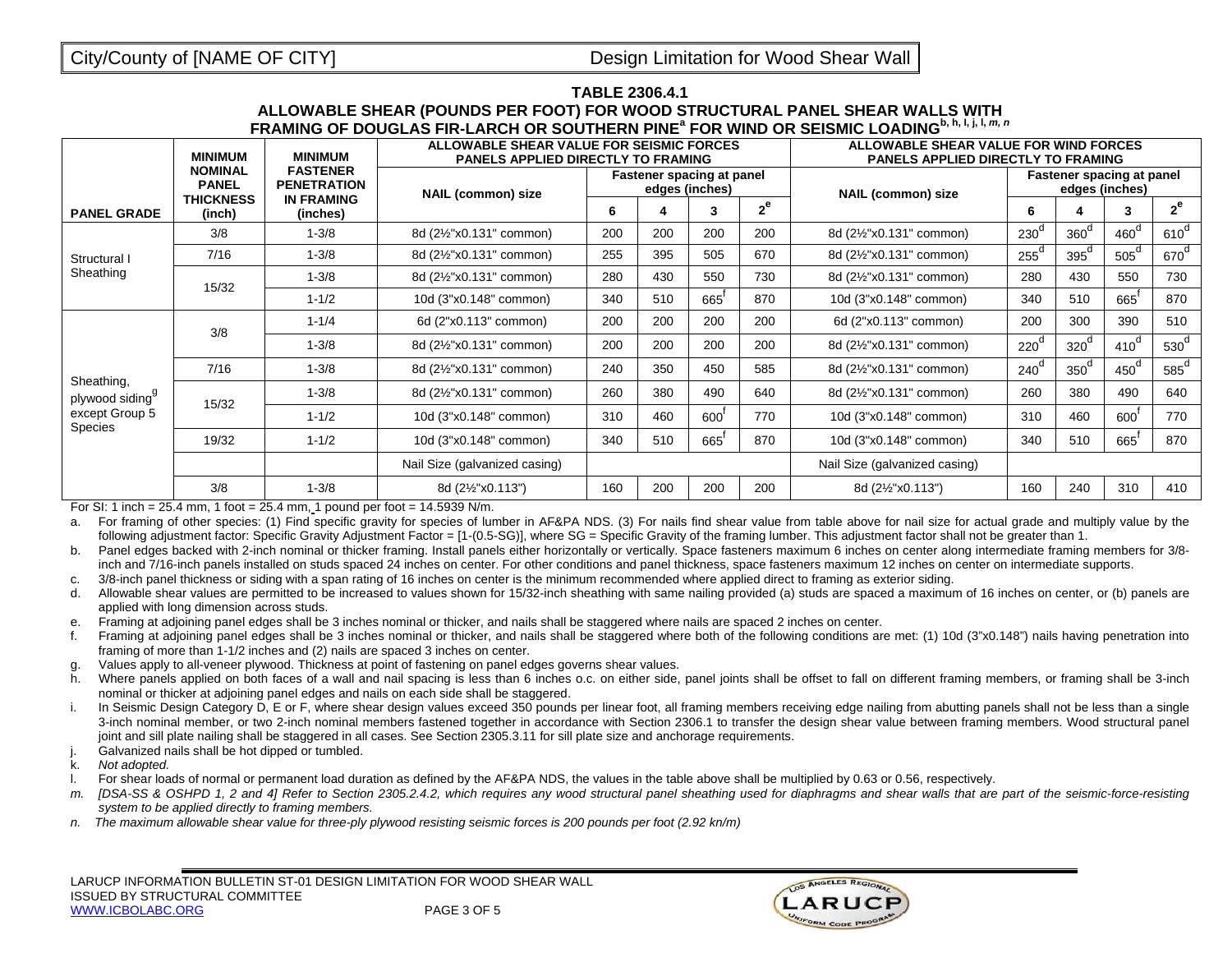#### **TABLE 2306.4.5 ALLOWABLE SHEAR FOR WIND OR SEISMIC FORCES FOR SHEAR WALLS OF LATH AND PLASTER OR GYPSUM BOARD WOOD FRAMED WALL ASSEMBLIES**

|                                                                         |                                 |                                    | <b>FASTENER</b>                                        | SHEAR VALUE <sup>a,e</sup><br>(plf) |      |                                                                                                                                                                                                  |  |  |
|-------------------------------------------------------------------------|---------------------------------|------------------------------------|--------------------------------------------------------|-------------------------------------|------|--------------------------------------------------------------------------------------------------------------------------------------------------------------------------------------------------|--|--|
| <b>TYPE OF MATERIAL</b>                                                 | <b>THICKNESS</b><br>OF MATERIAL | <b>WALL</b><br><b>CONSTRUCTION</b> | <b>SPACING</b> <sup>b</sup><br><b>MAXIMUM (inches)</b> | Seismic <sup>1</sup>                | Wind | MINIMUM FASTENER SIZE <sup>c,d,j,k,l</sup>                                                                                                                                                       |  |  |
| 1. Expanded metal, or<br>woven wire lath and<br>portland cement plaster | 7/8"                            | Unblocked                          | 6                                                      | 90                                  | 180  | No. 11 gage, 1-1/2" long, 7/16" head                                                                                                                                                             |  |  |
| 2. Gypsum lath, plain or<br>perforated                                  | 3/8" lath and<br>1/2" plaster   | Unblocked                          | 5                                                      | 30                                  | 100  | No. 13 gage, 1-1/8" long, 19/64" head,<br>plasterboard nail<br>0.120" Nail, min. 3/8" head, 1-1/4" long                                                                                          |  |  |
|                                                                         | $1/2$ " x 2' x 8'               | Unblocked                          | 4                                                      | 30                                  | 75   |                                                                                                                                                                                                  |  |  |
|                                                                         | $1/2" \times 4'$                | Blocked <sup>'</sup>               | 4                                                      | 30                                  | 175  | No. 11 gage, 1-3/4" long, 7/16" head,<br>diamond-point, galvanized                                                                                                                               |  |  |
| 3. Gypsum sheathing                                                     |                                 | Unblocked                          | $\overline{7}$                                         | 30                                  | 100  |                                                                                                                                                                                                  |  |  |
|                                                                         | $5/8$ " x 4'                    | <b>Blocked</b>                     | 4" edge/<br>7" field                                   | 30                                  | 200  | 6d galvanized<br>0.120" Nail, min. 3/8" head, 1-3/4" long                                                                                                                                        |  |  |
|                                                                         |                                 | Unblocked                          | $\overline{7}$                                         | 30                                  | 75   |                                                                                                                                                                                                  |  |  |
|                                                                         | 1/2"                            | Unblocked <sup>†</sup>             | 4                                                      | 30                                  | 110  |                                                                                                                                                                                                  |  |  |
|                                                                         |                                 | Unblocked                          | $\overline{7}$                                         | 30                                  | 100  | 5d cooler (1-5/8" lx 0.086") or wallboard                                                                                                                                                        |  |  |
|                                                                         |                                 | Unblocked                          | 4                                                      | 30                                  | 125  | 0.120" Nail, min. 3/8" head, 1-1/2" long                                                                                                                                                         |  |  |
|                                                                         |                                 | Blocked <sup>9</sup>               | $\overline{7}$                                         | 30                                  | 125  |                                                                                                                                                                                                  |  |  |
|                                                                         |                                 | Blocked <sup>9</sup>               | 4                                                      | 30                                  | 150  |                                                                                                                                                                                                  |  |  |
|                                                                         |                                 | Unblocked                          | $8/12^{h}$                                             | 30                                  | 60   |                                                                                                                                                                                                  |  |  |
|                                                                         |                                 | Blocked <sup>9</sup>               | $4/16^{\overline{h}}$                                  | 30                                  | 160  |                                                                                                                                                                                                  |  |  |
|                                                                         |                                 | Blocked <sup>9</sup>               | $4/12^{h}$                                             | 30                                  | 155  | No. 6-1-1/4" screws                                                                                                                                                                              |  |  |
| 4. Gypsum board,<br>gypsum veneer base or                               |                                 | Blocked <sup>f, g</sup>            | $8/12^{h}$                                             | 30                                  | 70   |                                                                                                                                                                                                  |  |  |
| water-resistant gypsum<br>backing board                                 |                                 | Blocked <sup>9</sup>               | $6/12^h$                                               | 30                                  | 90   |                                                                                                                                                                                                  |  |  |
|                                                                         |                                 | Unblocked <sup>†</sup>             | $\overline{7}$                                         | 30                                  | 115  |                                                                                                                                                                                                  |  |  |
|                                                                         |                                 |                                    | 4                                                      | 30                                  | 145  | 6d cooler (1-7/8" x 0.092") or wallboard                                                                                                                                                         |  |  |
|                                                                         |                                 | Blocked <sup>9</sup>               | $\overline{7}$                                         | 30                                  | 145  | 0.120" Nail, min. 3/8" head, 1-3/4" long                                                                                                                                                         |  |  |
|                                                                         | 5/8"                            |                                    | 4                                                      | 30                                  | 175  |                                                                                                                                                                                                  |  |  |
|                                                                         |                                 | Blocked <sup>9</sup><br>Two ply    | Base ply: 9<br>Face ply: 7                             | 30                                  | 250  | Base ply-6d cooler (1-7/8" x 0.092") or<br>wallboard<br>1-3/4" x 0.120" Nail, min. 3/8" head<br>Face ply-8d cooler (2-3/8" x 0.113") or<br>wallboard<br>0.120" Nail, min. 3/8" head, 2-3/8" long |  |  |
|                                                                         |                                 | Unblocked                          | $8/12^{h}$                                             | 30                                  | 70   | No. 6-1-1/4" screws                                                                                                                                                                              |  |  |
|                                                                         |                                 | Blocked <sup>9</sup>               | $8/12^{h}$                                             | 30                                  | 90   |                                                                                                                                                                                                  |  |  |

*See page 5 of this Information Bulletin for Footnote to Table 2306.4.5.*